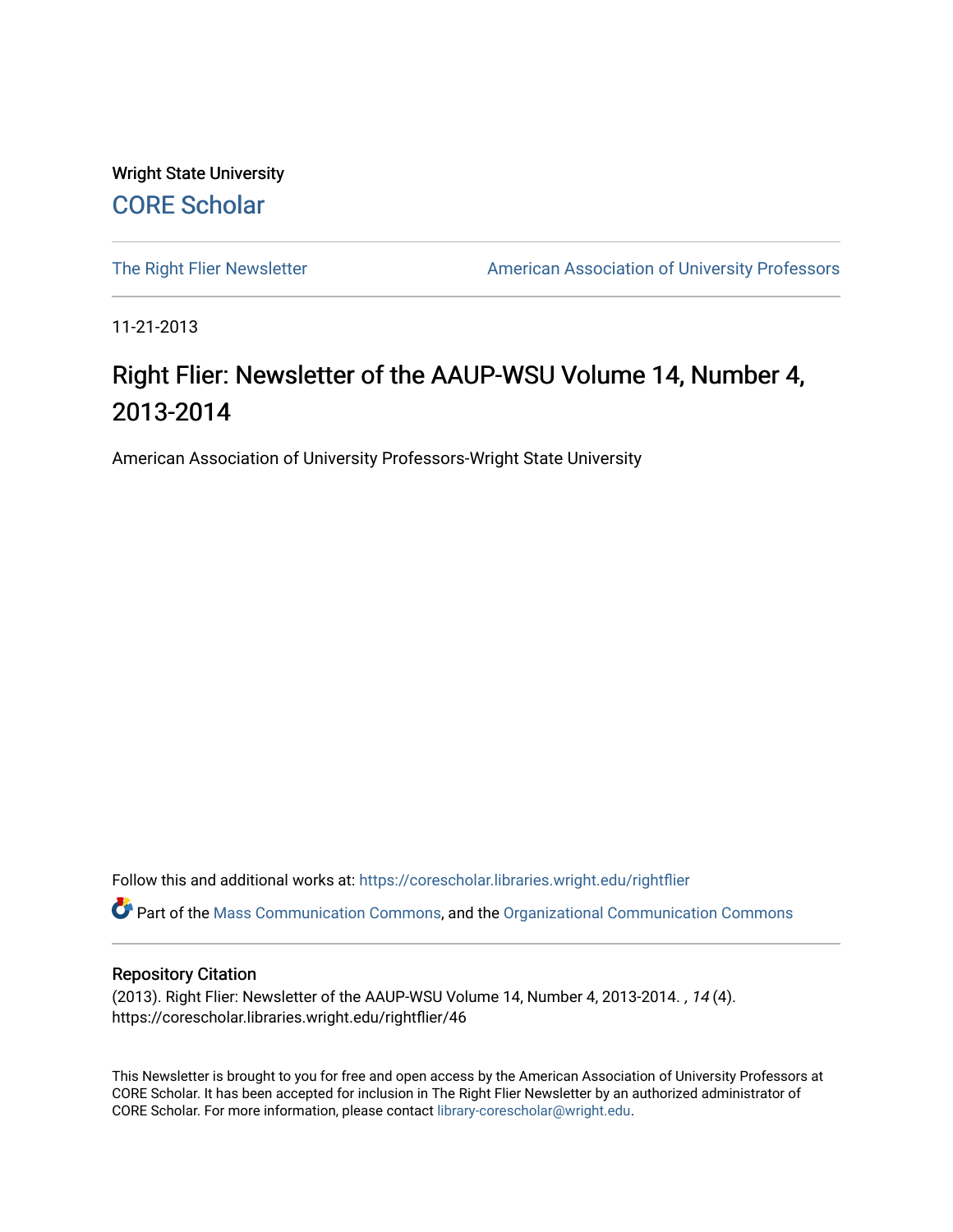# **The Right Flier**

# The Newsletter of AAUP-WSU

**Volume 14, Number 4** 2013-2014

**Editors: Marty Kich and Linda Farmer** 

## The Coming Battle over Health Benefits

bv

Rudy Fichtenbaum, Chief Negotiator, AAUP-WSU

and

Jim Vance, Communication Officer, AAUP-WSU

In January we will start negotiations for successor CBAs for both the NTE and TET faculty. One of the most important issues we will face is health insurance. The administration has already imposed unilateral changes in the health

insurance it offers to all other employees, effective January 2014. Fortunately, because we have a union and good CBAs, the administration cannot force such changes on us. So, for the first time since we have had collective bargaining at WSU, BUFMs will actually have different health care plans than other employees.

#### CBA? MOU? NTE? WT\*??

This newsletter and other documents you receive from AAUP-WSU are replete with acronyms. Please see http://www.wright.edu/administration/aaup/acronyms.pdf when you encounter one whose meaning you don't know.

Our current contracts, which expire in June 2014, set our health benefits and premiums through the end of the calendar year 2014. Thus, the soonest that any changes in our health insurance and/or premiums can occur is January 2015. The plans available to BUFMs in the current calendar year will be available through the end of 2014.

What kinds of changes is the administration likely to propose when negotiations for successors to our current CBAs begin in January, 2014? We can get a clue from the changes they have chosen to unilaterally impose on other employees.

#### **Changes for the Worse Imposed on Other WSU Employees**

First, the administration has unbundled all of the health benefits for other employees. They no longer pay a single premium for health, dental, and vision insurance combined. The Affordable Care Act (ACA, aka Obamacare) notwithstanding, dental and vision insurance are not required. Other employees who elect to receive dental insurance and/or vision insurance pay a separate premium, over and above the health insurance premium.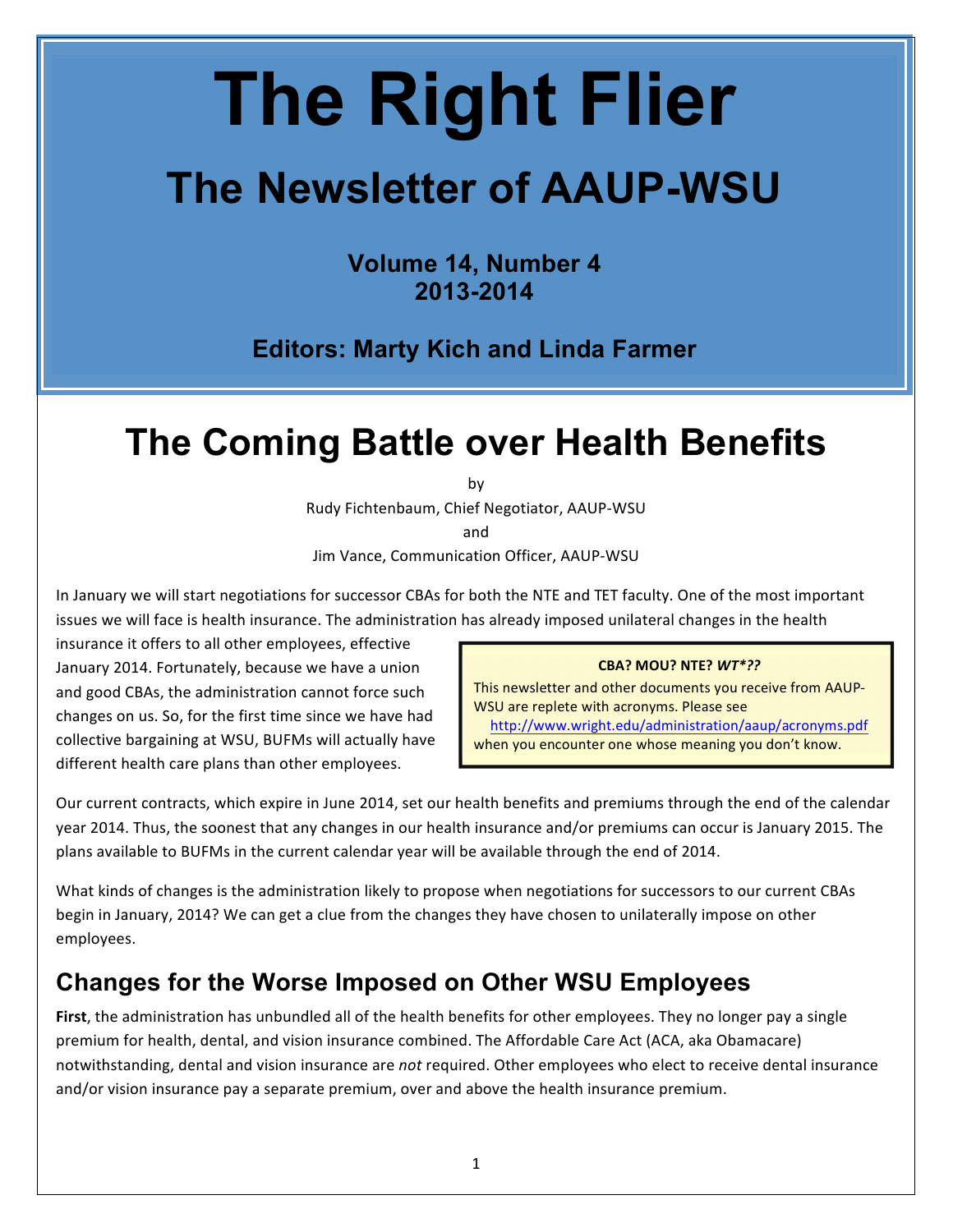At first giving people "choice" might seem like a good thing. If you have 20-20 eyesight, why would you pay for vision insurance? If your teeth are sound, why would you buy dental insurance? The trouble with people opting out is that a problem called "adverse selection" ensues. When people who are healthy opt out, they leave only the sick in the pool of insured persons, thus raising the cost of insurance for those who remain. As the cost rises, the incentive grows for healthier people to leave. In the end, only the sickest people remain in the pool. So the administration's strategy in unbundling benefits ultimately leads to dental and vision insurance so expensive that no one will elect to have this coverage, effectively eliminating this benefit.

Second, the administration has eliminated the HMO, replacing it with a "low deductible" PPO with a 90-10 co-insurance rate. The following table, which shows how much one would pay for various in-network services, offers a quick comparison between the two:

| <b>How Much One Pays</b>                                                                       |                                     |                                                   |  |
|------------------------------------------------------------------------------------------------|-------------------------------------|---------------------------------------------------|--|
| <b>Services</b>                                                                                | Current (2013) HMO                  | New (2014) "90-10" PPO                            |  |
| Deductible (individual)                                                                        | \$0                                 | \$125                                             |  |
| Deductible (family)                                                                            | \$0                                 | \$250                                             |  |
| Out of pocket max (individual)                                                                 | \$500                               | \$750                                             |  |
| Out of pocket max (family)                                                                     | \$1,000                             | \$1,500                                           |  |
| Inpatient hospital services                                                                    | \$250, regardless of the total bill | 10% of the total bill, after the deducible is met |  |
| <b>Outpatient facility services</b>                                                            | \$0                                 | 10% of the total bill, after the deducible is met |  |
| Primary care physician office visit                                                            | \$15                                | \$15                                              |  |
| Specialist physician office visit                                                              | \$15                                | \$25                                              |  |
| Urgent care                                                                                    | \$15                                | \$40                                              |  |
| Emergency room                                                                                 | \$75                                | \$200                                             |  |
| <b>Monthly Premiums for a</b><br>nonunionized employee making<br>\$75,000 to \$99,999 per year |                                     |                                                   |  |
| Employee only                                                                                  | \$125.92                            | \$130.86                                          |  |
| Employee plus one                                                                              | \$236.05                            | \$252.18                                          |  |
| Employee plus two or more                                                                      | \$324.50                            | \$355.94                                          |  |

To illustrate how the plans differ, suppose you went to an outpatient facility and incurred a total bill of \$5,000. Under our current HMO, you would pay nothing. But under the new 90-10 PPO, you would pay your \$125 deductible plus 10% of the remaining  $$4,875$  – that's  $$487.50$  – for a total of  $$612.50$ .

However, the unilateral changes for the worse do not end here. The administration is also raising the premiums; see the bottom of the table above. To illustrate, the monthly premium for employee +1 coverage for an employee earning between \$75,000 and \$99,999 rises from \$236.05 to \$252.18 per month (including dental and vision), an increase of 7%.

For an employee at the midpoint of this salary range (i.e., one earning \$87,000 a year), the combined effect of the lessened coverage and the increased monthly premium yields an annual loss of \$806.06, which equates to a 0.9% pay cut.

Third, the administration has also done away with the current PPO, which has no deductible and a 90-10 co-insurance rate, and has replaced it with a PPO having a \$250 deductible and 80-20 coinsurance. A comparison similar to the one outlined in the table above shows that raised premiums and lowered coverage yield a 0.43% effective pay cut for our same illustrative employee.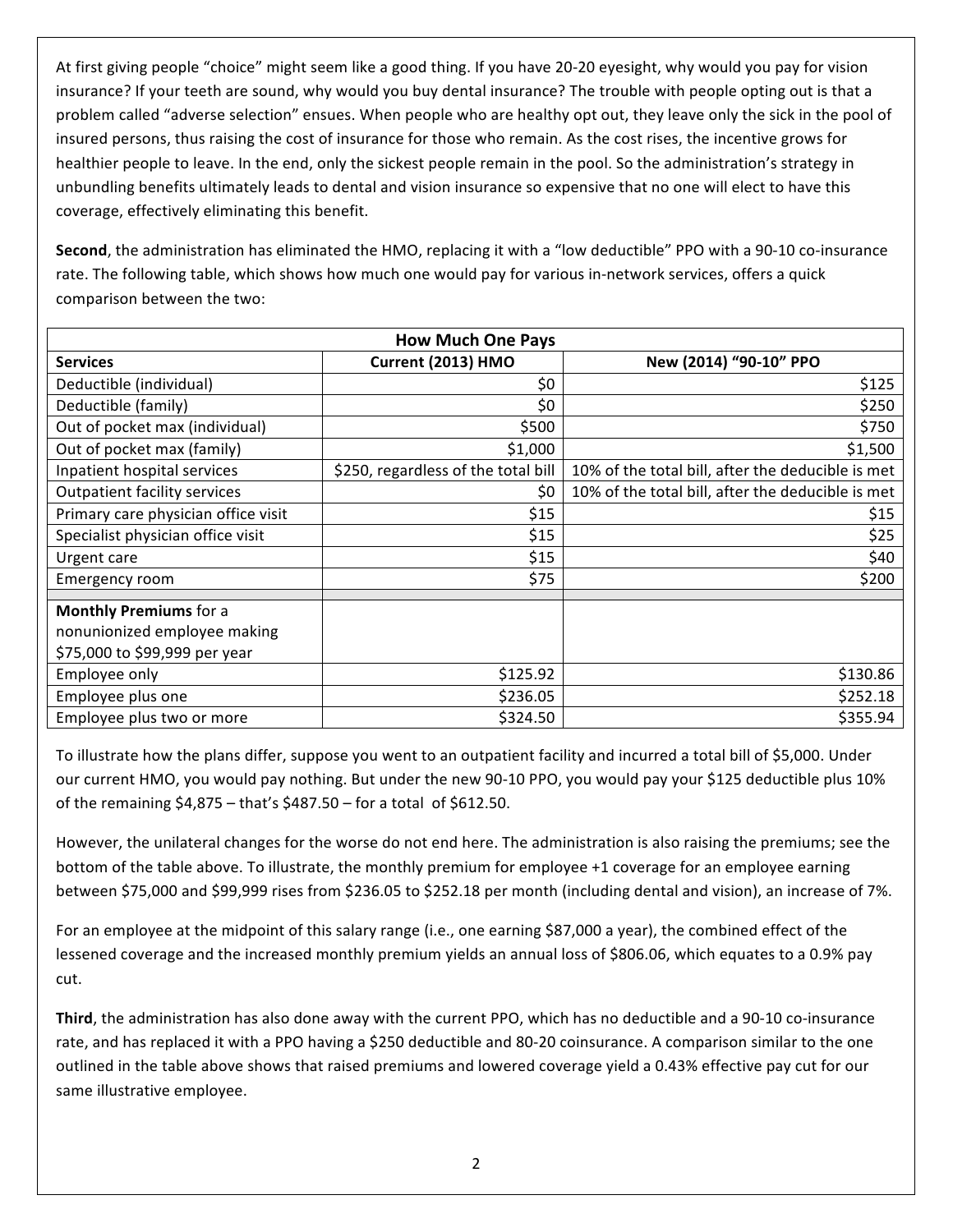According to Horan, the administration's current health insurance consulting firm, if the administration had kept the current HMO and PPO in place, (the HMO and PPO that are available to all BUFMs through 2014), the increase in cost to the University would have been about \$640,000, which is roughly two-tenths of one percent of the WSU's annual operating expenses. Instead of bearing this increased cost, the administration increased the premium charged to non-AAUP employees and lowered the coverage as indicated in the table and text above.

#### **The Lesser Greater of Two Evils**

Now there are two ways the administration can shift costs to employees. First, it can raise premiums; and second, it can start charging deductibles where none existed before, increase co-pays, increase co-insurance, and increase the maximum out-of-pocket expense. Needless to say, the administration did both for the other employees – those that are not protected by our CBAs.

The first option, raising premiums, spreads the rising cost of health care over all employees, i.e., those over who are sick and those who are well. This is the fundamental idea behind insurance. We all pool our resources, and in the case of health care, we hope that we will not have to use our insurance. But if we are unlucky and get sick, the premiums paid by those who are not sick help pay for the care of those who are sick.

The second option – charging deductibles, increasing co-pays, increasing co-insurance, and increasing the out-of-pocket maximums – shifts the cost increases onto those who are sick. Ultimately, this leads to a system where it is each man and women for himself or herself. Forcing individuals who are sick to pay more undermines the principle of insurance – pooled (or shared) risk – and moves us closer to a model in which each individual is responsible for covering his or her own medical costs. This means that those who earn more, like the administrators who unilaterally imposed these changes on all other employees, will be better able to pay for high quality medical care than the administrative assistants and custodians who face these increases.

Unfortunately, the administration selected to use the second option as well as the first.

Again, it is important to note that had it not been for our CBAs, we would have had these costs imposed on us.

Clearly we can expect the administration to put on the table proposals for higher premiums and lower benefits, further shifting the cost of health insurance on to the backs of the faculty.

## **Wellness Programs**

More than six years ago, we proposed that the administration implement a wellness program; such a program could have moderated the rise in health care costs *and* helped us enjoy healthier lives. Unfortunately, the administration was unwilling to consider any of our proposals along these lines in the last two rounds of negotiations. However, it did spend over \$100,000 hiring Aon Hewitt, a consulting firm, to look at health care costs at WSU and suggest ways in which a wellness program might reduce rising health care costs. However, after spending all this money with Aon Hewitt, it decided to abandon the idea of developing a wellness program.

Then last year, about one month before open enrollment, the administration tried to impose what it misleadingly called a wellness program on faculty. It did in fact impose this half-baked program on other employees. Apparently, this idea came about because the administration decided to declare 2013 the year of wellness. Perhaps this was to make it appear to the Board of Trustees that they were being proactive in trying to control health care costs. Their idea of a wellness program was to have employees submit to biometric testing or face a mid-year increase in health insurance premiums. While biometric testing may be a part, albeit rather small one, of a wellness program, it is not by itself a real wellness program. The administration was certainly aware of this fact since it then paid Aon Hewitt to begin designing a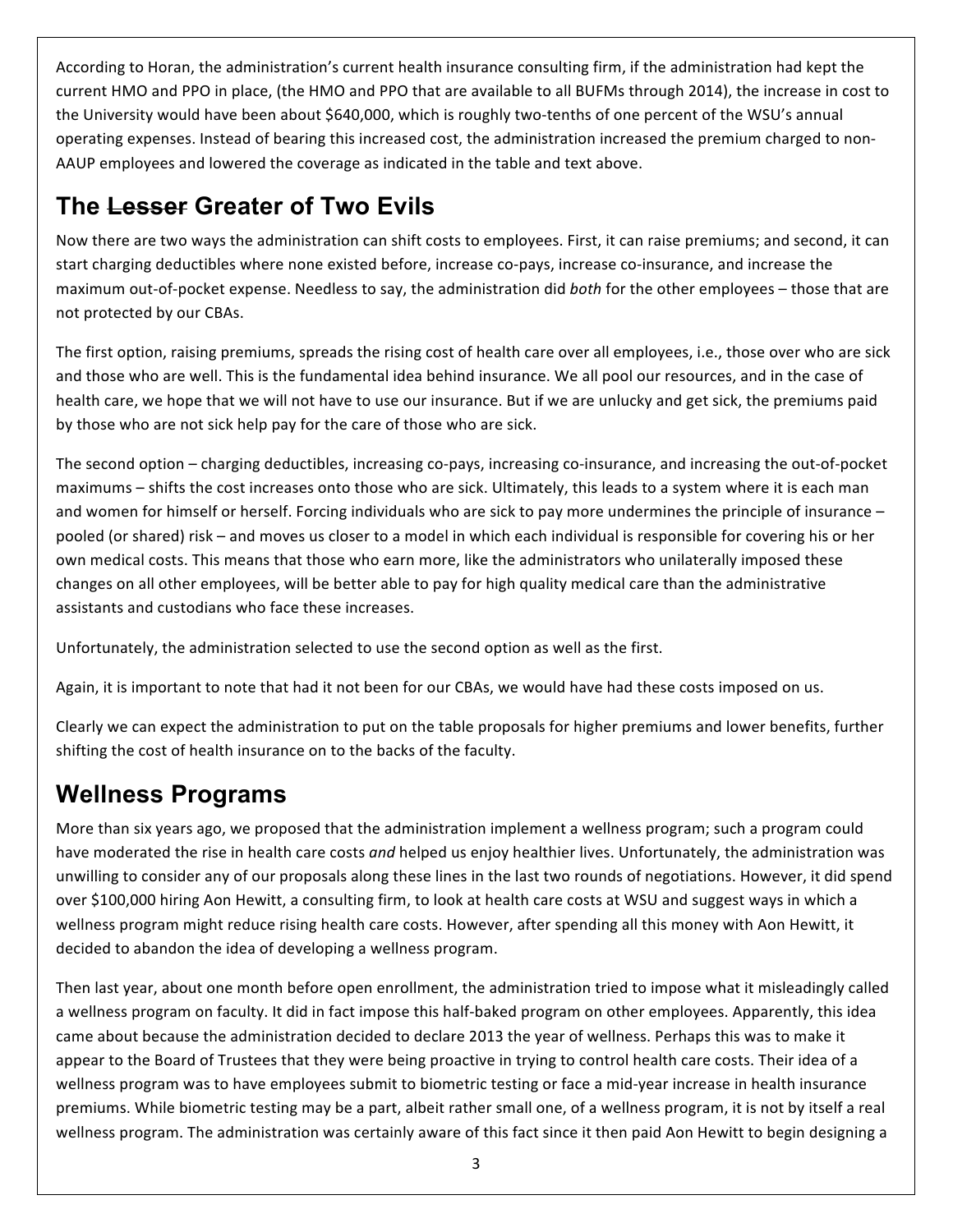wellness program. Once again, we had to point out to the administration that it could not unilaterally impose these changes; negotiating first with the AAUP-WSU was required.

## To Sum It Up

So, what can we expect from the administration in the upcoming round of negations? It doesn't take a rocket scientist to figure out that the administration will be proposing all the changes that it has imposed on other employees, making medical care more expensive and raising premiums to boot, resulting in a further cut in real compensation.

In the past, AAUP-WSU has had to fight off proposed changes like those we anticipate here. Our success in doing so has depended upon a few key factors.

First among these is having the overwhelming majority of BUFMs belong to AAUP-WSU! See sidebar, right, and please join AAUP-WSU if you have not already done so.

The second dimension of our power is the membership's willingness to participate in the important work of the union. For example, knock on doors of your colleagues, and ask them to join AAUP-WSU too! Respond to the pre-bargaining survey recently distributed to all RCMs. (If you did not receive e-mail on November 14 about this survey, that's because you were not a chapter member!) Volunteer to run for an Executive Committee or Chapter Council position.

The third dimension of our success lies in our membership's willingness to actively participate in a contract campaign, by which we mean publicly supporting the positions our Negotiating Team takes during actual bargaining. In follow-up newsletters, we will share examples of how concrete actions taken by our members during negotiations have won the day. But for now, the basic message is be ready and willing to act. We hope that AAUP-WSU

#### **Two Different Questions:**

Am I a Bargaining Unit Faculty Member? Am I a member of AAUP-WSU?

You are receiving this newsletter because you are in one of the two Collective Bargaining Units represented by AAUP-WSU: the older one for Tenure-Eligible and Tenured "TET" faculty, and the newer one for Non-Tenure-Eligible "NTE" faculty. But, you may not be a member of AAUP-WSU ...

- ... even though you are a BUFM.
- ... even though a fee going to AAUP-WSU is deducted from your monthly paycheck.
- ... even if you signed a yellow "collective" bargaining authorization card" during the unionization campaign for NTE faculty.

To actually be a member of AAUP-WSU, you must have filled out and returned a membership form like the one on the last page of this newsletter!

never has to use our ultimate weapon, our legal right to strike. But, when our members take lesser actions during a contract campaign, the administration is reminded that it just might have to deal with our ultimate weapon unless it is reasonable in negotiations.